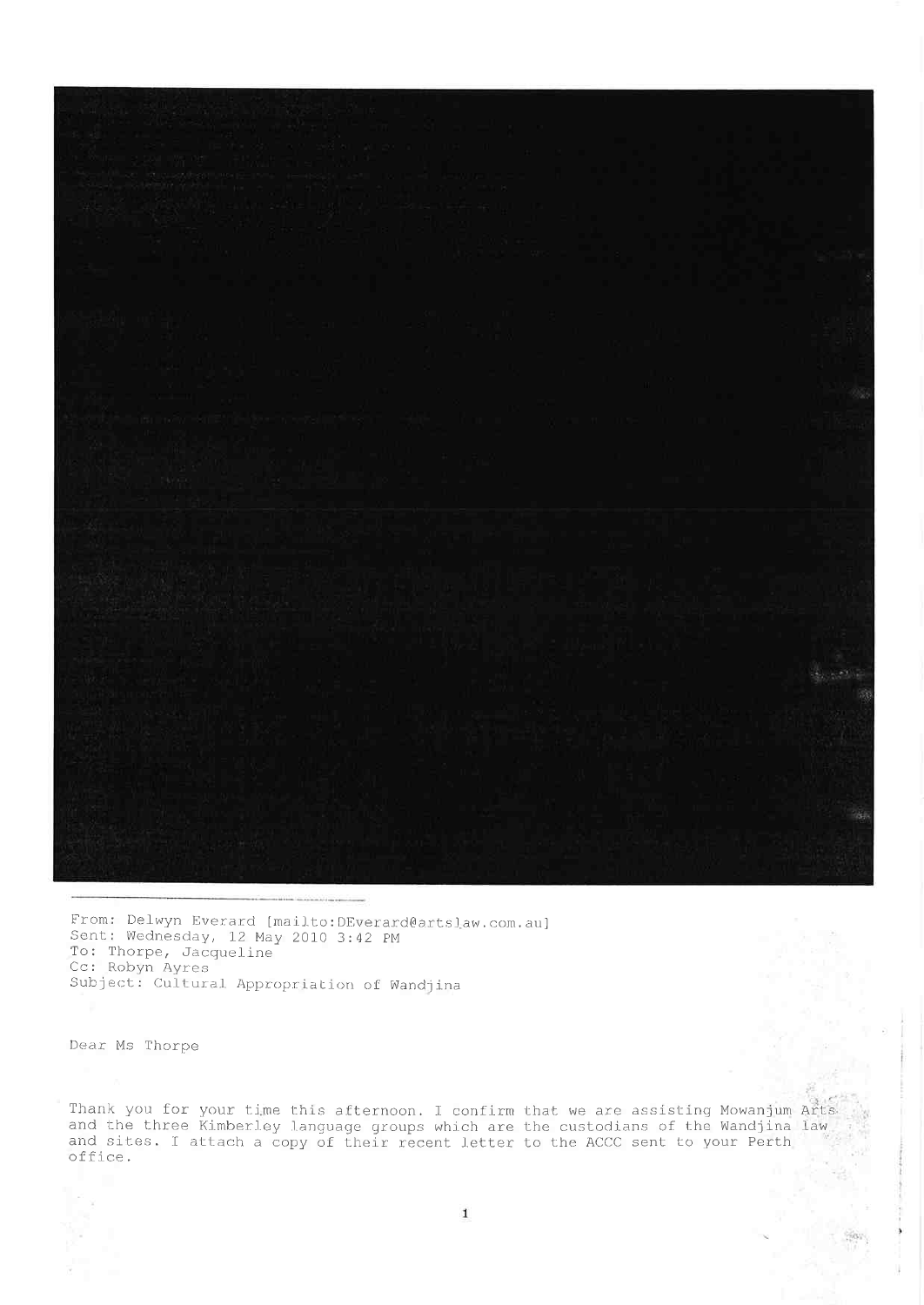I also attach an image of the offensive sculpture and an image of a genuine Wandjina artwork painted under the authority of traditional law by well known Aboriginal artist Donny Woolagoodja (photos by Reinier van de Ruit).

īбe

The images from the Wanjina (sic) exhibition shown by Ms Tenodi at her Modrogorje Wellness Centre are reproduced on her website at http://www.modrogorje.com/hall.html

We would be grateful for any assistance to prevent the further misuse and appropriation of Aboriginal cultural heritage which is taking place.

Please do not hesitate to let me know if we can provide any further assistance.

Yours sincerely

Delwyn J Everard

Senior Solicitor

Arts Law Centre of Australia

43-51 Cowper Wharf Road

Woolloomooloo NSW 2011

P: 1 800 221 457 or 61 2 9356 2566 Ext. 109

F: 61 2 9358 6475

E: deverard@artslaw.com.au

Please note that I work part-time and may not access this email for several days. If your message is urgent or you haven't heard from me please email artslaw@artslaw.com.au <mailto:artslaw@artslaw.com.au%20> and someone will either contact me at home or deal with your enquiry.

## NOTICE:

This message is intended only for the use of the addressee named above, and may contain privileged and or confidential information.

If you are not the intended recipient of this message you are hereby notified that you must not disseminate copy or take any action hereon.

If you receive this message in error please notify the Arts Law Centre of Australia immediately.

Any views expressed in this message are those of the individual sender, except where the sender specifically states them to be the views of the Arts Law Centre of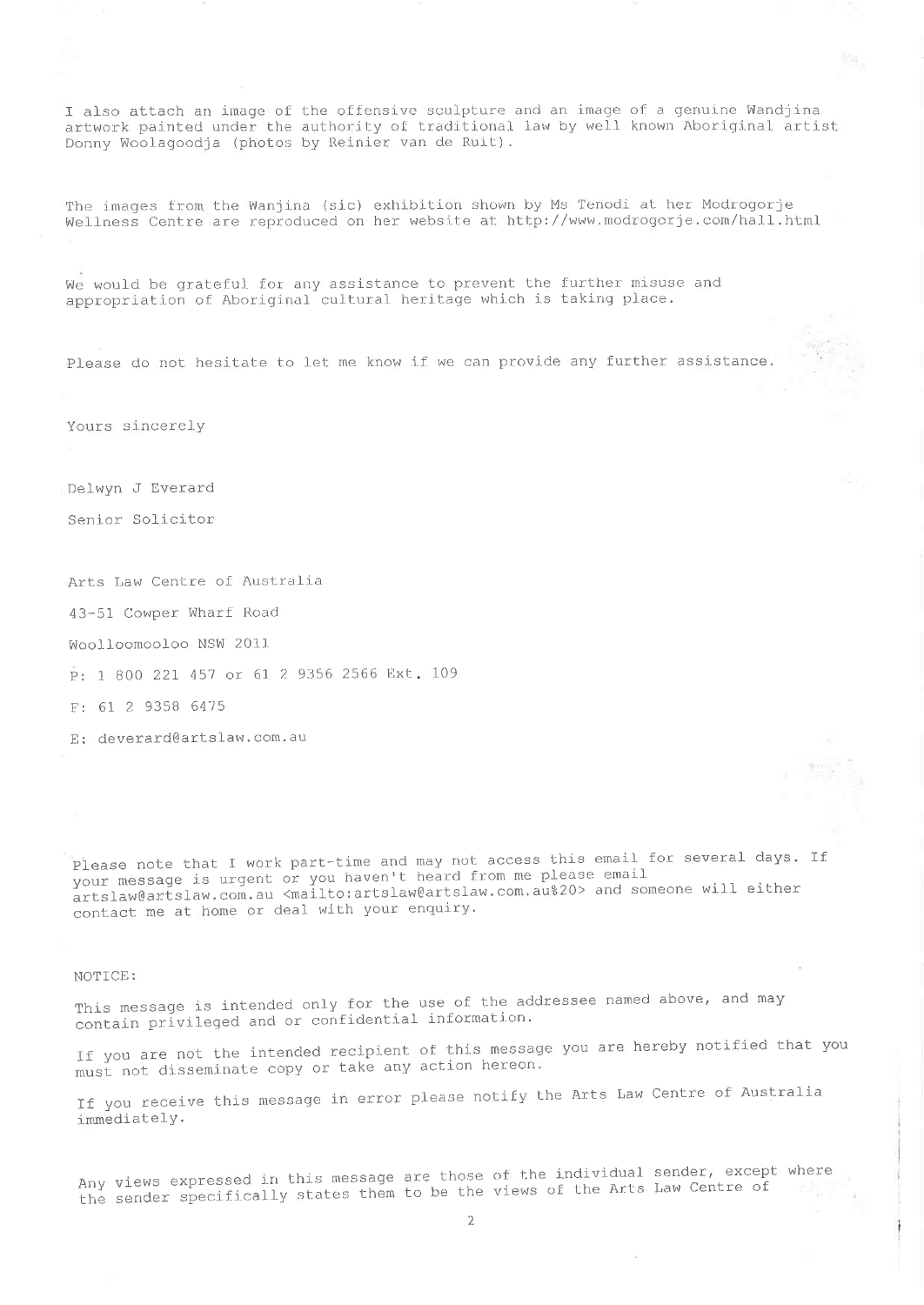Australia.

 $\widehat{\mathcal{A}}$  , and  $\widehat{\mathcal{A}}$ 

P Please consider the environment before printing this email.

š

İ.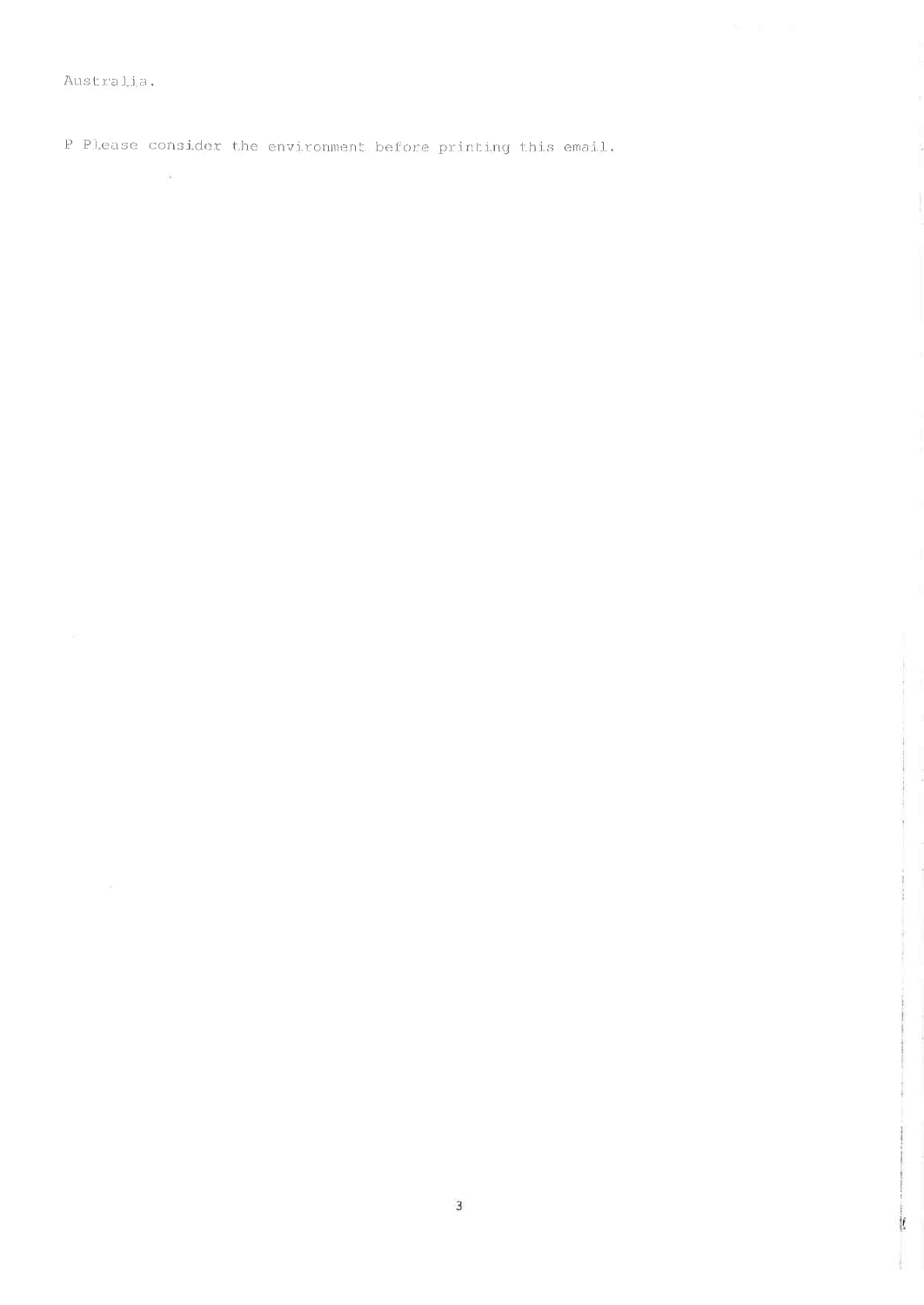

M.A.S.W.A.C PO BOX 3 DERBY WA 6728

Phone: (08) 9191 1008 Fax: (08) 9193 2591 Email: mowanjum.art@bigpond.com.au Website: www.mowanjumarts.com

 $To:$ Australian Competition & Consumer Commission PO Box 6381 East Perth WA 6892

Fax: (08) 9325 5976

10<sup>th</sup> May 2010

Dear Sir/Madam

Re: Modrogorje Wellness and Art Centre (Vesna Tenodi) - Inappropriate and Offensive Use of Wandiina

We are writing to you to seek your assistance on behalf of the Worrora, Wunumbal and Ngarinyin Aboriginal people, who are together the custodians of the Wandjina law and sites of the Western Kimberley.

The above Aboriginal people have been painting the Wandjina images for many thousands of years, at sacred rock sites and in caves, on dance totems and bark, and now on canvas and paper.

To those people, the Wandjina is a supreme creator, the maker of the earth and all upon it. Wandjina brought the law, the rules for living properly, govern marriage, relationship rules, how to look after people and land the right way, and also aspects of spiritual light. Accordingly, the Wandjina is of utmost importance to those people and the Wandjina imagery is sacred - it cannot be used even by us for unapproved purposes.

In traditional Aboriginal belief, we three language groups are the only Aboriginal people entitled to depict the Wandjina. This right is respected by all other Aboriginal people and groups -- they do not transgress the law of another group.

The above (and, in particular, the distinctive visual representations of the Wandjina,) is well known, as indicated, not only amongst our own language groups but also amongst many other Aboriginal people together with many others (including non-Aboriginal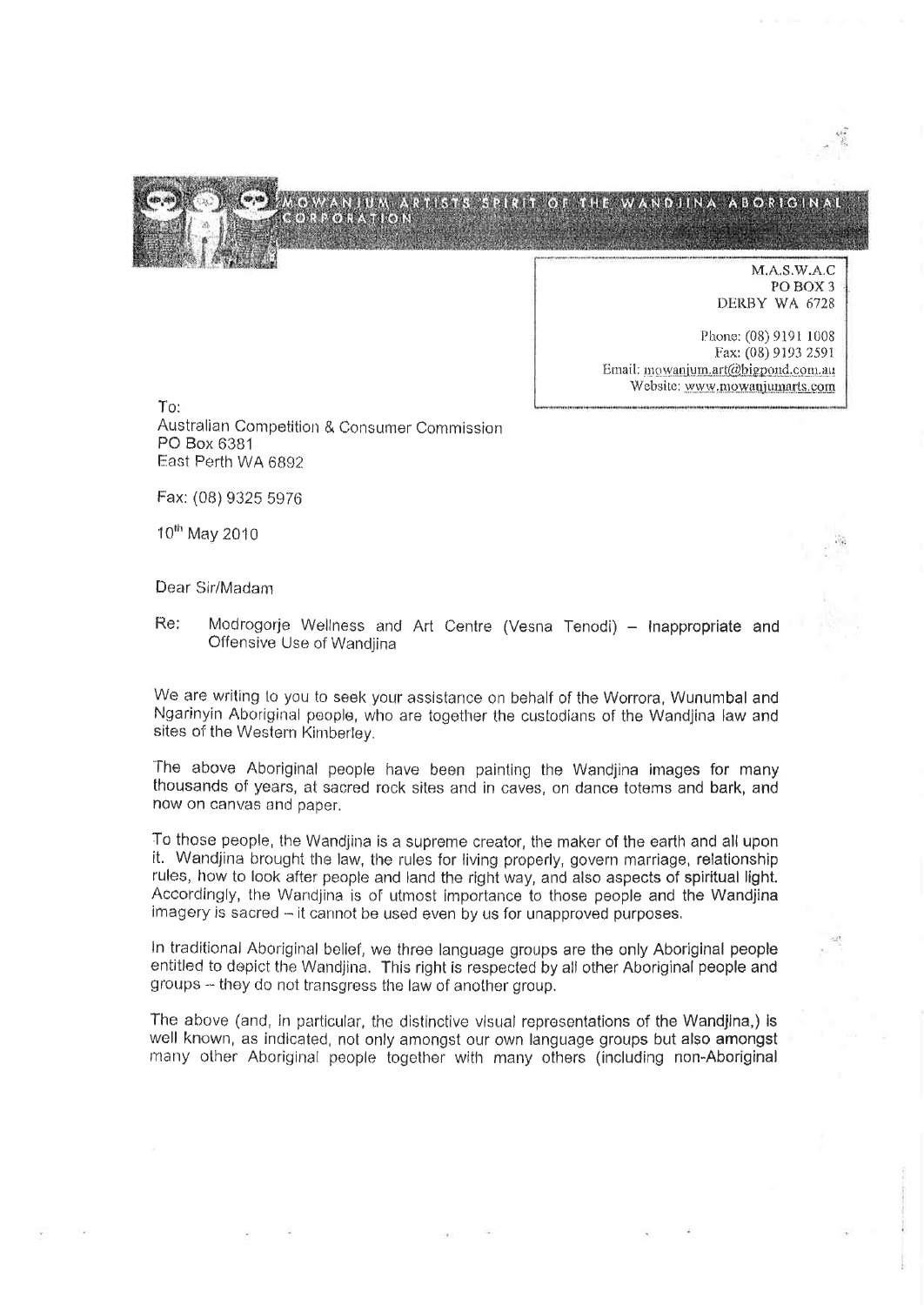people interested in our culture and who have acquired genuine Wandjina artworks created for many years by members of our group).

It is in light of the above that the Worrora, Wununrbal and Ngarinyin people recently identifiecl and were extremely concerned by the unauthorísed use and reproduction at the Modrogorje Wellness and Art Centre located at 71 Lurline Street, Katoomba, New South Wales by Ms Vesna Tenodi of unauthorised use of Wandjina imagery in respect of both paintings and sculptures. We three Aboriginal groups find that unauthorised use offensive for the following reasons:

- Ms Tenodi is not from our language or cultural groups;
- Ms Tenodi did not obtain permission from us to use the imagery;
- Ms Tenodi's depiction of the Wandjina imagery incorporates mouths. The Wandjina is never depicted in this way. This depiction is particularly offensive to us. The Wandjina are too powerful to be depicted with mouths - their power descends to Earth through the line seen as a nose; and
- Ms Tenodi is using Wandjina imagery for commercial purposes and is thereby abusing our indigenous culture.

Originally it appeared that Ms Tenodi, at least to some extent, accepted the above in that she invited a local Aboriginal man from Katoomba to attend the opening of the relevant exhibition at her above premises but was told that the permission of the Mowanjum was first required. This occurred in about October 2009. However, Ms Tenodi subsequently volunteered to the Aboriginal man concerned that she had contacted Mowanjum (although we have no record of her having contacted us in that connection) to seek permission but that that permission was rejected. She then stated to that man that she (presumably only then) considered that such permission was not required and would use the imagery in any event.

The above was the subject of complaint by us to Ms Tenodi and, somewhat curiously, Ms Tenodi's own web site located at www.modrogorie.com and www.dodrogorie.net records the controversy. More to the point, however, the above web site (and the exhibition at the above Katoomba premises together with Ms Tenodi's recent book entitled "Dreamtime Set in Stone", which is also advertised on the above web site) suggests, contrary to fact, that the drawings/paintings at the exhibition are "Wanjina [sic] paintings" and that the sculptures at that exhibition include "Wandjina drawings in stone"' As indicated above, the exhibition itself is entitled "Wanjinas" [sic] and Ms Tenodi's above described book makes similar statements.

We endeavoured, with the assistance of the Arts Law Council of Australia, to make further enquiries to enable us formally to contact Ms Tenodi,, however, we understand that there exists no New South Wáles business name registration for "Modrogorje Wellness and Art Centre" (or sinrilar), We further undersiand that if it is the fact that Ms Tenodi is personally conducting the above business (and engaging in the above conduct) ordinarily that may be a matter more properly administered by the Office of NSW Fair Trading, however, given that the above conduct includes conduct by way of the internet, we thought that your organisation may be better suited to assist.